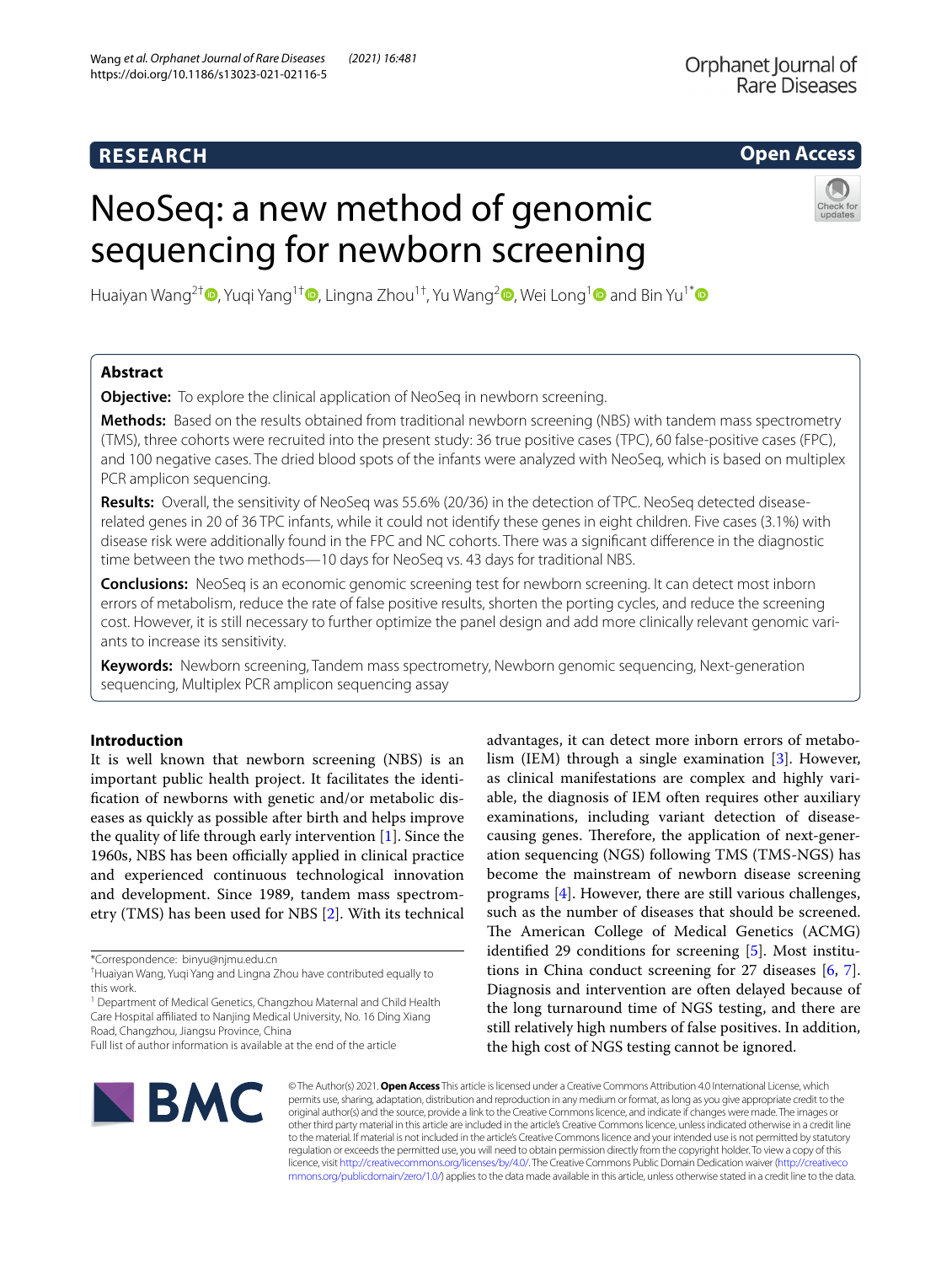Recently, with the rapid advancement of sequencing and the decrease in costs, NGS has helped make great progress in various medical felds. It not only contributes to the diagnosis and targeted treatment of diseases but can also be used in population screening. Additionally, genomic sequencing, including whole genome sequencing (WGS), exome sequencing (ES) or gene panel sequencing, has shown potential utility in newborn screening  $[8-10]$  $[8-10]$ . It may become another technological innovation, after TMS. Currently, the most authoritative and representative projects are the BabySeq Project [[11,](#page-7-9) [12\]](#page-7-10) and North Carolina New-born Exome Sequenc-ing for Universal Screening (NC NEXUS) study [\[13](#page-7-11)]. The BabySeq project is a randomization study of newborn genomic sequencing (nGS) using whole exome sequencing (WES). It identifed 954 genes from a list of 1,514 gene–disease associations [\[14](#page-7-12)] and recently reported the findings from 159 newborns. The results revealed variants that conferred disease in 15/159 (9.4%) of newborns, which could not be identifed from the known clinical phenotypes or family histories. Notably, 10 of the newborns were from a healthy population. The study also found various carrier status and pharmacogenomic variants. Similarly, NC NEXUS explored the value of WES in newborn screening based on healthy newborns and clinically diagnosed cases. The study confirmed the positive screening results in 15 of 17 participants with metabolic disorders, and fve of 28 individuals in a hearing loss cohort. Additionally, it discovered four cases with positive results, which were not detected using standard NBS [[15\]](#page-7-13). Although both the studies fully demonstrated the advantages and prospects of nGS in new-born screening, there are still many limitations. nGS cannot replace the current NBS that is based on biochemical measurements. Due to the problems associated with experimental technology and genetic counseling, nGS will face a huge challenge. As it needs more timely family follow-up and participation, the ethical issues and privacy issues involved will be more prominent. Furthermore, the high cost can be prohibitive.

Here, we started a new project named "NeoSeq", which is based on the multiplex PCR amplicon sequencing assay (MTA-Seq). In this study, we explored the clinical application of NeoSeq in newborn screening and compared and analyzed the effects in different newborn populations. We hope to provide an efective method for newborn genomic screening.

#### **Materials and methods**

# **Study design and participants**

This was a parallel controlled study conducted at the Department of Medical Genetics, Changzhou Maternal and Child Health Care Hospital afliated to Nanjing Medical University. From January 2014 to June 2021, a total of 157,500 infants underwent NBS via TMS-NGS. Based on the results obtained, three cohorts were recruited into the present study: (1) TMS-NGS true positive cases (TPC), (2) TMS-NGS false positive cases (FPC), and (3) TMS-NGS negative cases (NC). Written informed contents were obtained from the newborns' parents before screening.

# **Sample collection**

As described in our previous study [[4\]](#page-7-3), dried blood spots (DBSs) were collected from all infants on a 903 flter paper (Wallace Oy, Turku, Finland) after 72 h of birth. Peripheral blood was collected from the parents of positive newborns for experimental validation.

### **TMS‑NGS‑based newborn sequencing**

NBS with TMS and target gene detection using NGS were described previously [[4\]](#page-7-3). All DBSs were analyzed with MS/MS using the NeoBase™ Non-derivatized MS/ MS Kit (PerkinElmer, Turku, Finland). Infants with positive results were brought in for further assessment, including any clinical manifestations, individualized assistant examination, and gene detection. Targeted sequencing used the extended edition panel of inherited metabolic diseases (Hangzhou, China), including 306 IEM disease-related genes.

#### **NeoSeq panel design**

The NeoSeq panel (Hangzhou Biosan Clinical Laboratory) contained 2,500 variations of 135 pathogenic genes, which correspond to 75 types of newborn common genetic diseases (Additional file [1](#page-6-0): Table S1). The panel included diseases of the skeletal system, hematological system, mitochondria, lysosomal storage, immune system, peroxisomal biogenesis, and others. The criteria for diseases and genes to be included in the NeoSeq panel was drawn from the literature [\[14](#page-7-12)] and characteristics of common pathogenic genes in the Chinese population [[4](#page-7-3)].

## **Genetic screening using the NeoSeq panel**

Genomic DNA was extracted from dried blood spots  $(2 \times 8 \text{ mm})$  collected in this study, using an Nucleic Acid Automatic Extraction System (Bioer, China). Multiplex PCR was used to generate DNA libraries using the SLI-Mamp (StemLoop Inhibition Mediated amplifcation) method  $[16]$  $[16]$  $[16]$ . The quality of libraries was assessed with Agilent Bioanalyzer 2100 (Agilent Technologies, Santa Clara, CA, USA). High-throughput sequencing was performed using Illumina NextSeq 500 (Illumina, San Diego, CA, USA) according to the manufacturer's instruction.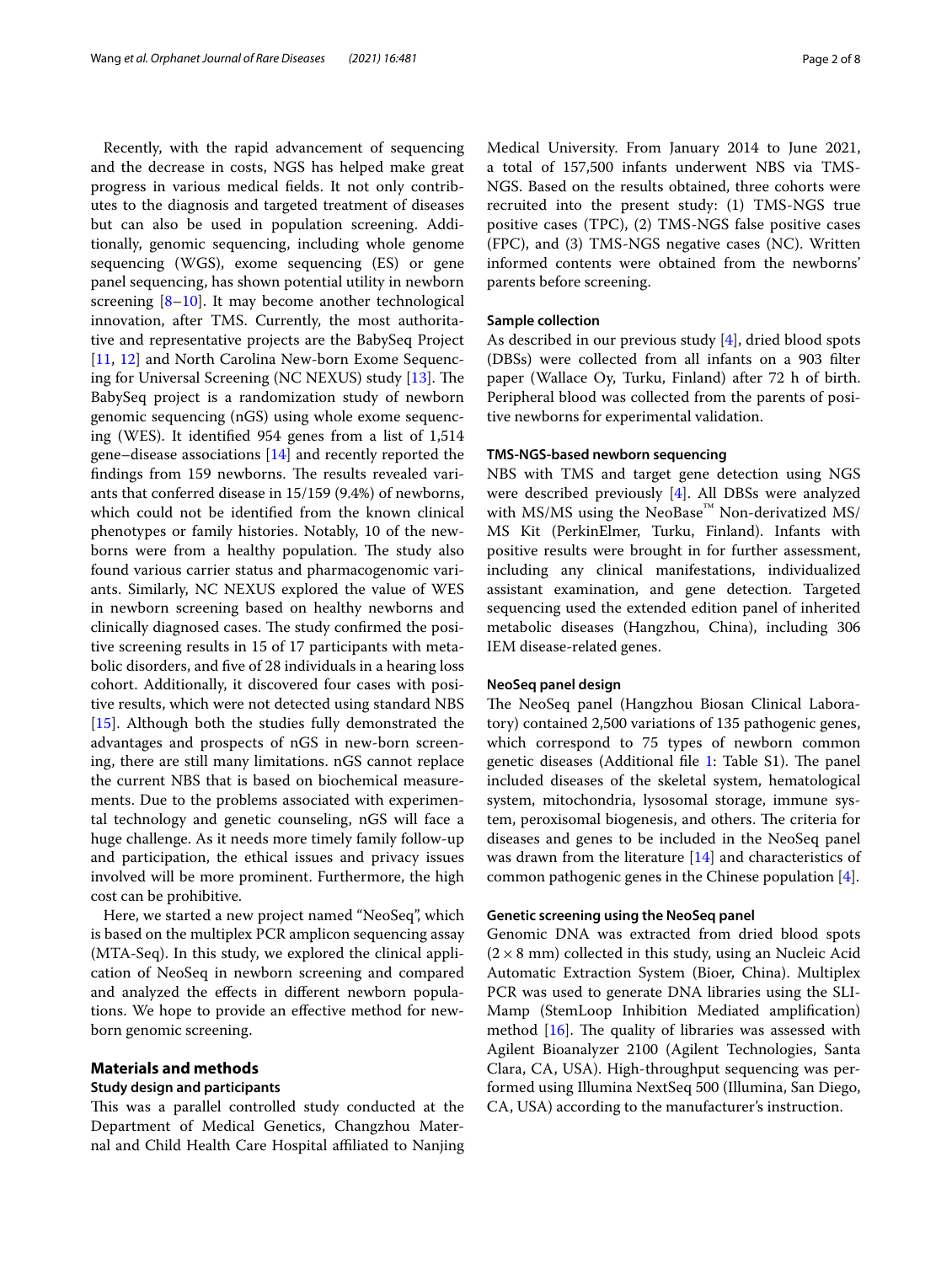# **Bioinformatic analysis**

Raw image fles were processed using Bcl to Fastq (Illumina) for base calling and generating raw data. Lowquality sequencing reads were fltered out and the reads were aligned to the NCBI human reference genome (hg19/GRCh37). The minor allele frequencies (MAFs) of all known variants were also reported according to their presence in the dbSNP [\(http://www.ncbi.nlm.nih.](http://www.ncbi.nlm.nih.gov/snp) [gov/snp](http://www.ncbi.nlm.nih.gov/snp)), the 1000 Genome Project ([http://browser.](http://browser.1000genomes.org) [1000genomes.org\)](http://browser.1000genomes.org), and Exome Aggregation Consortium (ExAC) ([http://exac.broadinstitute.org/\)](http://exac.broadinstitute.org/). Databases such as OMIM (<http://www.omim.org>), ClinVar [\(http://www.](http://www.ncbi.nlm.nih.gov/clinvar) [ncbi.nlm.nih.gov/clinvar\)](http://www.ncbi.nlm.nih.gov/clinvar), and Human Gene Variant Database ([http://www.hgmd.org\)](http://www.hgmd.org) were used to determine variant pathogenicity where appropriate. All target variants were subjected to biological efect analysis, which included the use of programs such as SIFT [\(http://sift.](http://sift.jcvi.org) [jcvi.org\)](http://sift.jcvi.org), VariantTaster [\(http://www.varianttaster.org](http://www.varianttaster.org)), PolyPhen-2 [\(http://genetics.bwh.harvard.edu/pph2](http://genetics.bwh.harvard.edu/pph2)), PROVEAN (<http://provean.jcvi.org/index.php>) to predict whether an amino acid substitution or indel had an important biological efect.

### **Sanger sequencing**

Sanger sequencing was used to validate variants positively identifed by NeoSeq. Genomic DNA extracted from peripheral whole blood or DBS was amplifed using specifc primers. PCR amplifcation of variants was conducted using the Phanta Max Master Mix (Vazyme, China). After the purifcation of PCR products, sequencing analysis was performed with capillary electrophoresis using an ABI Prism 3500XL Genetic Analyzer.

#### **Results**

Both NeoSeq and TMS-NGS screening were performed on 196 infants in three cohorts, which included IEM confrmed cases and TMS-false positive and TMS-negative babies. Overall, the agreement between the results of the two NBS projects was 55.6% (20/36). NeoSeq screening identifed 20 of 36 TPC infants with disease-related genes. In addition, fve infants (3.1%) with disease-risk variants were found in the FPC and NC cohorts (Fig. [1](#page-2-0)). This study mainly focused on three types of genetic metabolic diseases: those related to amino acid metabolism (AAM), organic acid metabolism (OAM) and fatty acid metabolism (FAM). As shown in Table [1](#page-3-0) and Fig. [2,](#page-3-1) the detection rates of NeoSeq were 41.2%, 42.9%, and 83.3% for AAM, OAM, and FAM, respectively.

Both of the methods detected the genes for the IEM disease (Additional fle [1:](#page-6-0) Table S2). Unexpectedly, eight children with positive IEM results were not identifed by NeoSeq, including two cases of citrin deficiency (CD), two cases of citrullinemia type I (CTLN1), and one case

**Tandem Mass Spectrometry True Positive False Positive Negative** 20  $25$ PCD<sub>5</sub> MELAS 1 Hear loss 1<br>MMA 1<br>G6PD 1 PCD 3<br>
PKU 3<br>
SCADD 3<br>
MMA 2<br>
CD 1<br>
MCADD 1<br>
HMET 2<br>
GA1 1 CH<sub>1</sub> Positive GA1 1<br>BH4D 1  $\overline{\mathbf{8}}$  $\overline{18}$  $\overline{23}$ 49 Neoseq CTLN1 1 Carried HMET 1<br>PKU 1<br>BKTD 1<br>GA1 2 CD 1<br>MCADD 1 39  $\overline{75}$ 122 Negative  $\begin{array}{cc}\n3\text{MCCD} & 1 \\
\text{CD} & 2\n\end{array}$  $\overline{\text{CTLN1}}$  2 MCADD:  $ASA$ IHMET<sub>1</sub> 36 100 196 60 **Fig. 1** Comparison of tandem mass spectrometry and NeoSeq for newborn screening

<span id="page-2-0"></span>each of 3-methylcrotonyl-coenzyme A carboxylase defciency (3MCCD), medium-chain acyl-CoA dehydrogenase defciency (MCADD), argininosuccinic aciduria (ASA), and isolated hypermethioninemia (IHMET). Of those, fve cases had one pathogenic (P) gene variant and one gene variant of uncertain signifcance (US), as identifed with NGS panel detection following the positive TMS screening. However, the US mutations were not identifed using the NeoSeq panel. All the cases were ultimately diagnosed based on clinical manifestations and other diagnostic criteria. Additionally, NeoSeq analysis identifed eight out of 36 participants as being carriers of a disease. In most cases, only one pathogenic gene variant was detected by NeoSeq. Other variant is not included included in the NeoSeq panel design due to technical limitations or a very low frequency in population database or literature. For example, one infant (TP022), confrmed as having glutaric acidemia I, was found to have two pathogenic mutations (c.109\_110delCA, c.416C>G) in *GCDH*; however, only one mutation (c.416C>G) was detected with NeoSeq. Meanwhile, there was a signifcant diference in the length of time from testing to diagnosis, between the two methods. With TMS-NGS screening, the participants were able to get results in 20–153 days (median 43 days), although medical interventions were provided in time according to other examinations. In contrast, NeoSeq usually provided results within 7–10 days of testing.

Sixty infants with TMS false-positive results were recruited into this study. Their initial screening values from TMS were abnormal, but all indices returned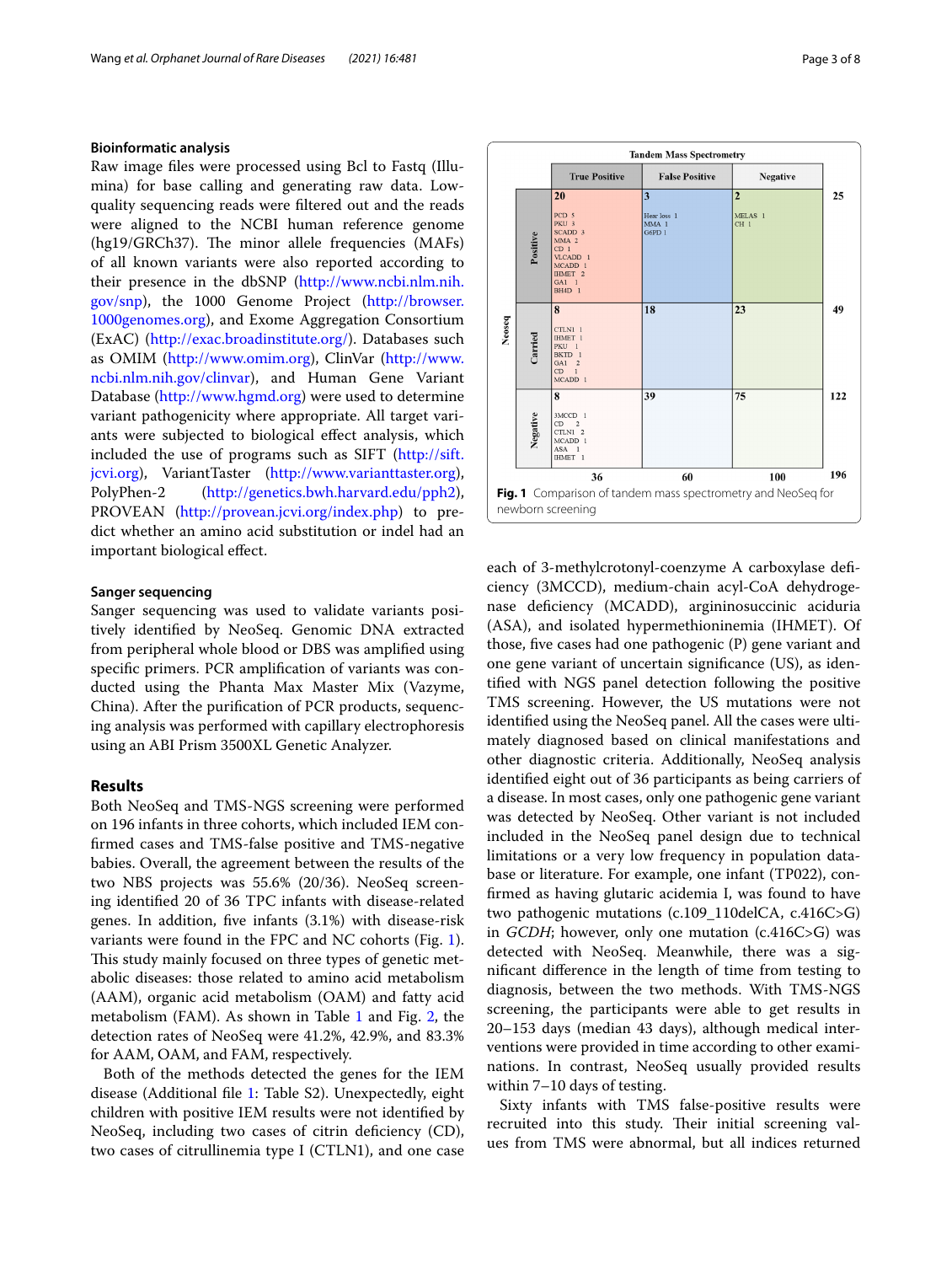| Group                       | n   | TMS-NGS (panel) |          |                                        |                  | Neoseg          |                | Consistency (%) |                          |
|-----------------------------|-----|-----------------|----------|----------------------------------------|------------------|-----------------|----------------|-----------------|--------------------------|
|                             |     |                 |          | NBS result Recall result Gene positive | Gene<br>negative | <b>Positive</b> | Inconclusive   | Negative        |                          |
| True positive cases of TMS  | 36  | Abnormal        | Abnormal | 36                                     | $\Omega$         | 20              | 8              | 8               | 55.6                     |
| Amino acid metabolism       | 17  | Abnormal        | Abnormal | 17                                     | 0                |                 | $\overline{4}$ | 6               | 41.2                     |
| Organic acid metabolism     |     | Abnormal        | Abnormal |                                        | $\Omega$         | 3               | 3              |                 | 42.9                     |
| Fatty acid metabolism       | 12  | Abnormal        | Abnormal | 12                                     | $\Omega$         | 10              |                |                 | 83.3                     |
| False positive cases of TMS | 60  | Abnormal        | Normal   | $\overline{\phantom{0}}$               | -                | 3               | 0              | 0               | $\overline{\phantom{0}}$ |
| Negative cases of TMS       | 100 | Normal          | Normal   |                                        |                  |                 | 0              | $\Omega$        | $\overline{\phantom{0}}$ |

<span id="page-3-0"></span>**Table 1** Summary of the comparison between TMS and Neoseq

TMS: Tandem Mass Spectrometry, NBS: Newborn Screening, NGS: next-generation sequencing



<span id="page-3-2"></span><span id="page-3-1"></span>**Table 2** Additional cases found by Neoseq

| Group        | <b>TMS</b>                    |                               | Neoseg         |               |       |                              |               |           |             | Follow-up |
|--------------|-------------------------------|-------------------------------|----------------|---------------|-------|------------------------------|---------------|-----------|-------------|-----------|
|              | <b>NBS</b> result             | <b>Recall result</b>          | <b>Disease</b> | Gene          | Exon  | Nucleotide change            | Variant       | Mode      | <b>Type</b> |           |
|              | False positive cases of TMS   |                               |                |               |       |                              |               |           |             |           |
| FP001        | $C5 = 0.57$                   | $C_5 = 0.85$                  | Hear loss      | GIB3          | 2     | c.547G > A                   | Het           | <b>AD</b> | P           |           |
| FP002        | $C3 = 4.15$                   |                               | G6PD           | G6PD          | 12    | c.1388G > A                  | Hemi          | AR        | P           |           |
| FP003        | $C3 = 7.86$<br>$C3/C2 = 0.34$ | $C3 = 3.31$<br>$C3/C2 = 0.26$ | <b>MMA</b>     | <b>MMACHC</b> | 1,4   | c.80A>G<br>$c.567$ dup       | Het           | AR        | D<br>D      |           |
|              | Negative cases of TMS         |                               |                |               |       |                              |               |           |             |           |
| NC001        | normal                        |                               | MFI AS         | MTTI1         |       | m.3244A > G                  | Heteroplasmic | AR        | P           |           |
| <b>NC002</b> | normal                        |                               | <b>CH</b>      | DUOX2         | 13,14 | c.1588A > T<br>c.1462G $>$ A | Het           | AR        | D<br>D      |           |

TMS-NGS (panel): NGS followed Tandem Mass Spectrometry, P: Pathogenic, LP: Likely pathogenic, US: Uncertain signifcance, AR: Autosomal recessive inheritance, AD: Autosomal dominant inheritance, Het: heterozygotes, Hom: homozygosis. Hemi: hemizygote

to normal levels after recall and retesting. NeoSeq was deemed to represent abnormal positive results in three cases (Table [2\)](#page-3-2). One infant diagnosed as having methylmalonic aciduria (MMA) using NeoSeq, was compound heterozygous for a pathogenic variant in the *MMACHC* gene (c.80A>G and c.567dup). His C3 and the ratio of C3/C2 were 7.86 and 0.34 in TMS frst screening, and returned to normal levels  $(C3=3.31, C3/C2=0.26)$ after recall. The boy was born full-term (40 weeks) and his birth weight was 3500 g. Unfortunately, he died due to acute hemolysis after 29 days of birth. The disorders of the other two cases were not included in traditional TMS-NGS screening. One participant was hemizygote for a variant (c.1388G>A) in the *G6PD* gene associated with the classic glucose-6-phosphate dehydrogenase defciency (G6PD). His C3 value was slightly higher at the initial screening. However, the parents refused to bring the baby back and he was lost to follow-up. In another baby, also born full-term, no abnormalities were observed in newborn hearing screening using distortion product otoacoustic emission; however, a heterozygous status for the pathogenic mutation c.547G>A was detected in the GJB3 gene. This child had been followed up for three months after birth, and no obvious hearing loss was found. In addition, 18 infants were reported as carriers in the cohorts.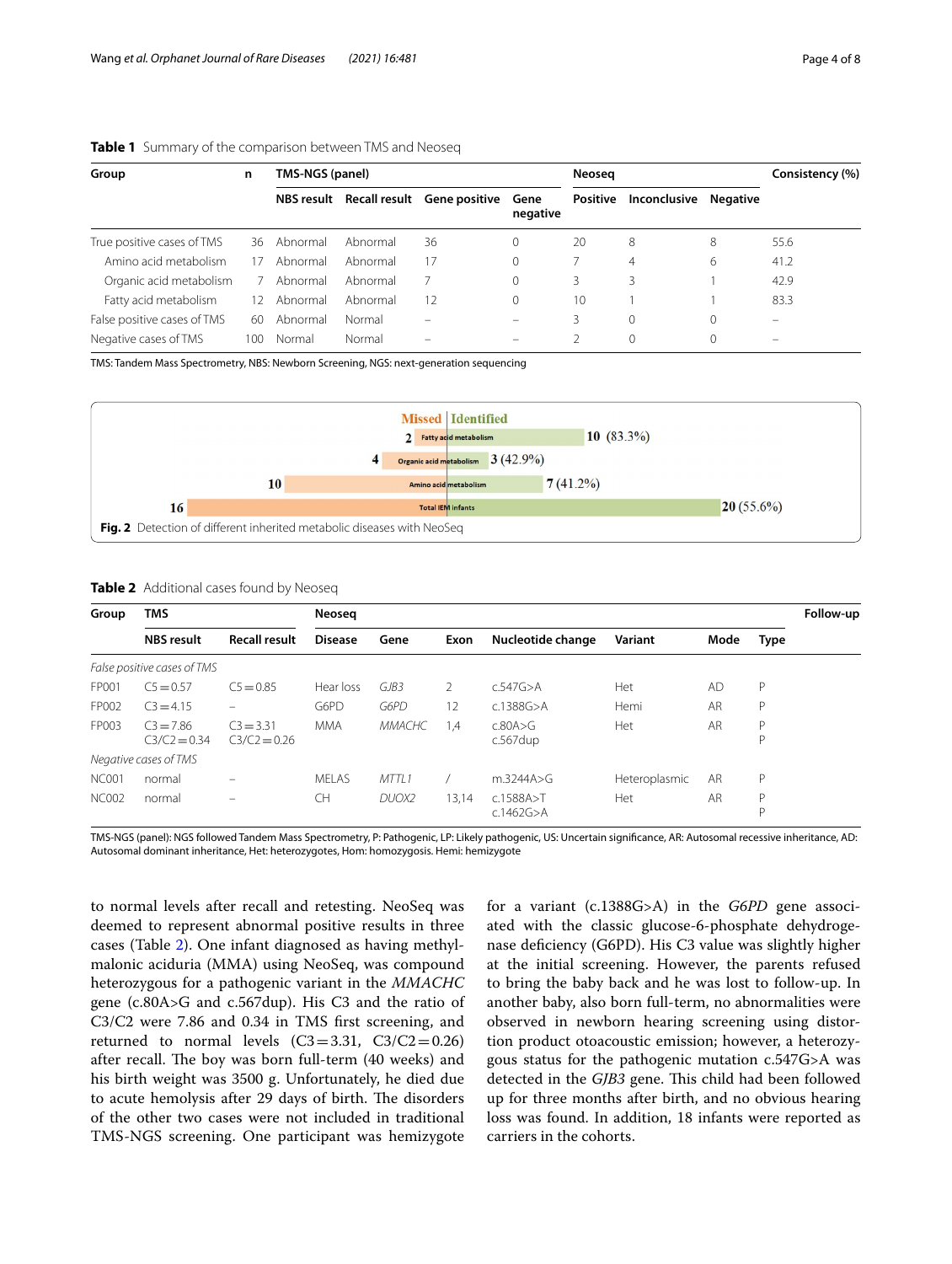Similarly, there were additional fndings in the TMS-NGS negative cohorts screened using NeoSeq, although they were beyond the scope of the traditional TMSbased NBS (Table [2\)](#page-3-2). Surprisingly, one girl had a compound heterozygous variant (c.1588A>T and c.1462G>A) in the *DUOX2* gene, which is a well-known pathogenic gene associated with congenital hypothyroidism (CH). Although CH is not included in TMS screening, we also carried out CH screening to fnd out whether this case was missed. We reviewed the level of neonatal thyroid stimulating hormone (NTSH) in the initial screening and retested its value in the DBSs. The two values obtained were 6.86 and 6.12 mIU/L respectively, which were lower than our cut-of value (9.0). Two months after birth, the girl was hospitalized because of neonatal sepsis, and her serum thyroid functions were examined. The level of TSH was 14.101 mIU/L (reference range: 0.64–6.27); other indicators (T3, T4, FT3, and FT4) were normal. We included her in the follow-up management as a case of hyperthyrotropinemia. Another infant was detected as a heteroplasmic of a pathogenic variant (m.3244A>G) in *MTTL1*, which suggested the risk of mitochondrial encephalomyopathy with lactic acidemia and stroke-like episodes (MELAS). Until now, the girl has not displayed any abnormalities after following up for three months after birth.

Additionally, in the present study, we detected a carrier status rate of 25.6% (41/160) in FPC and NC cohorts.

# **Discussion**

Here, we report a new method of genomic sequencing for newborn screening, called "NeoSeq", which is based on multiplex PCR amplicon sequencing. As seen from preliminary clinical applications, it has the following advantages: (1) Similar to few nGS studies, NeoSeq can not only detect most of the diseases included in traditional TMS-NGS screening but can also reduce the false-positive rate considerably. (2) It can screen greater number of diseases and provide more genetic health-related information. (3) Current studies usually use the WGS and WES technologies, which are technically difficult to perform and have more complicated experimental procedures than NeoSeq. In addition, WGS and WES have longer reporting cycles and cost signifcantly more than NeoSeq.

It is well known that TMS has helped to expand the NBS program. NGS technology can be used as the second key step for diagnosis after TMS screening. The combination of both is an enhanced plan for NBS. Currently, more and more countries have adopted TMS-NGS as the primary method for NBS, with good results

<span id="page-4-0"></span>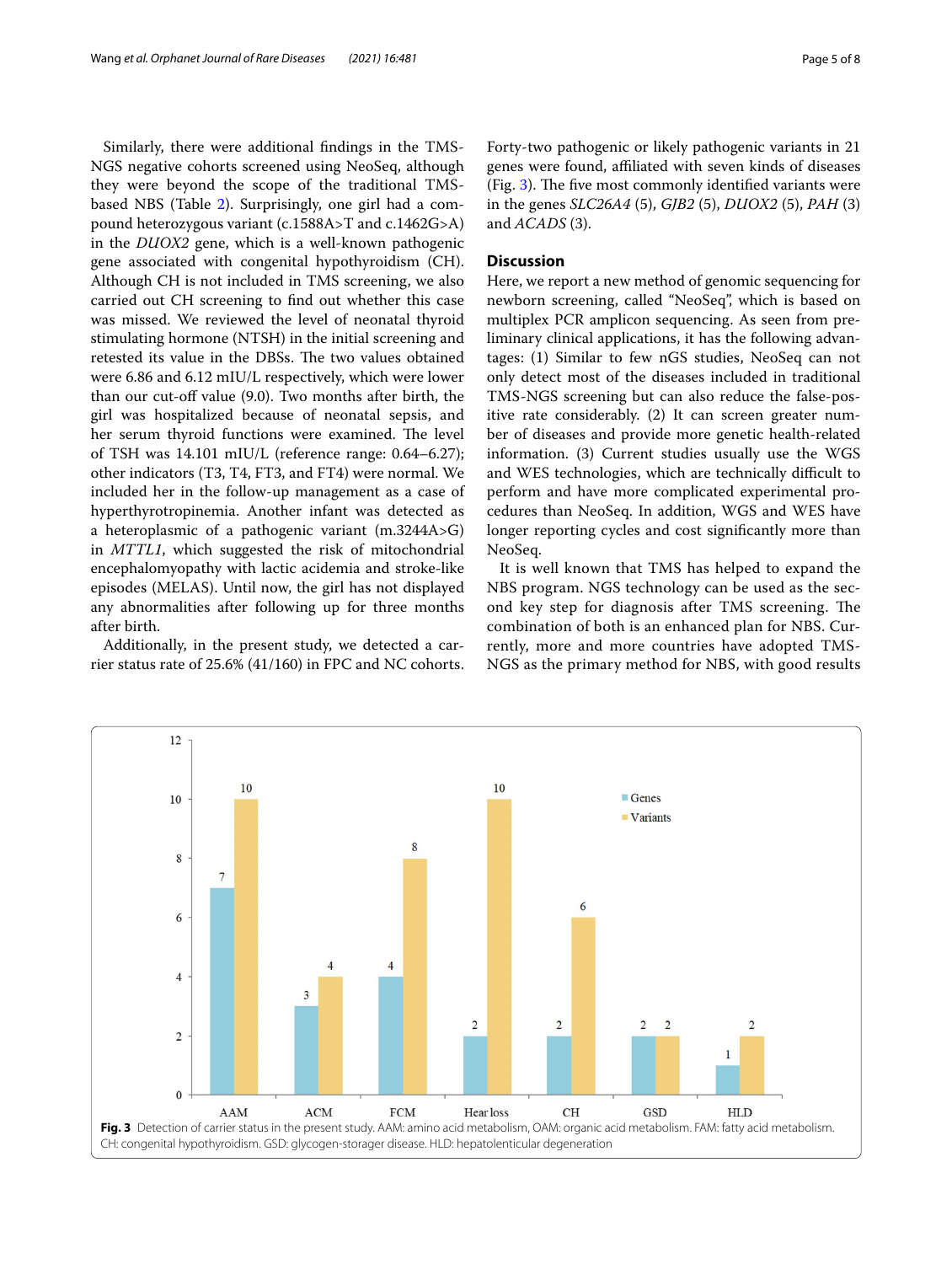[[4](#page-7-3), [17](#page-7-15), [18](#page-7-16)]. With the rapid advancement of sequencing and the subsequent decrease in costs, new-born genomic sequencing (nGS) may become a new milestone in the feld of NBS, after TMS, and shows the prospect of broad applications. For example, Bodian's group presented a comparison of the results of WGS and blood-based NBS from a cohort of 1,696 newborns. There was generally good agreement between both techniques, with 88.6% true positives and 98.9% true negatives being identifed. In addition, the falsepositive rate of WGS was far lower than that of the traditional NBS [\[8](#page-7-7)]. BabySeq and NC NEXUS projects also reported 60.0–88.0% sensitivity and 100% specifcity [[12](#page-7-10), [15](#page-7-13)]. Our results showed similar specificity (99.4%), but the sensitivity was relatively lower (55.6%). This may be because we used MTA-Seq as the screening technology rather than WES. Meanwhile, when we designed the NeoSeq panel, we selected criteria of variants in 135 genes as: (1) high frequency in Chinese, Eastern Asian or Asian population; (2) common pathogenic variants in databases, including ClinVar and ClinGen; (3) LOF (Loss of function) variants in Asian population  $(\geq 10$  allele count in Gnomad); and (5) high frequency in local databases. This indicates that NeoSeq precisely reported the defnite pathogenic variation; its clinical application is more reliable and genetic consultation is more certain. However, it must be clear that NeoSeq is designed to screen asymptomatic neonates, instead of being a diagnostic test.

Newborn genomic screening is a new research area. To explore the efects of its clinical applications, we conducted a meta-analysis and comparison from a search of the literature (Table [3](#page-5-0)). Four groups have conducted studies since 2016, which include Newbie Seq [[19](#page-7-17)], NC NEXUS [\[15](#page-7-13)], BabySeq [[12\]](#page-7-10) and Dale L' group [[8](#page-7-7)]. All the studies were designed by combining a methodological comparison with the fndings from a retrospective cohort. With the exception of Dale L' group

<span id="page-5-0"></span>

| Study         |      | Year Samples                                                                          | Project         | Method Panel |                                                      | Sensitivity                                  | Specificity     | <b>Additional</b><br>discovery                                                                                                                                                                                                                                     | <b>Carrier rate</b> |
|---------------|------|---------------------------------------------------------------------------------------|-----------------|--------------|------------------------------------------------------|----------------------------------------------|-----------------|--------------------------------------------------------------------------------------------------------------------------------------------------------------------------------------------------------------------------------------------------------------------|---------------------|
| Dale L [1]    |      | 2016 1696 infants                                                                     |                 | WGS          | 163 genes                                            | 88.6%                                        | 98.9%           | G6PD<br>etc                                                                                                                                                                                                                                                        |                     |
| Aashish N [2] | 2020 | 1190<br>805 with IEM<br>385 with TMS<br>false positives                               | Newbie Seq WES  |              | 78 genes<br>associated<br>with the 48<br><b>IEMs</b> | 88.0%                                        | 93.7%           |                                                                                                                                                                                                                                                                    | 34.0%               |
| Tamara S [3]  | 2020 | 106<br>17 with IEM<br>28 with hearing<br>loss cases<br>61 healthy<br>newborns         | <b>NC NEXUS</b> | ES           | 466 genes                                            | 88.0% for IEM<br>18.0% for hear-<br>ing loss | 100%            | OTC deficiency<br>Amilial hyper-<br>cholesterolemia<br>Actor XI defi-<br>ciency<br>Arrhythmogenic<br>right ventricular<br>dysplasia                                                                                                                                | $\qquad \qquad -$   |
| Monica H [4]  | 2021 | 316<br>12 with NBS<br>Positive<br>147 with NBS<br>Negative<br>127 healthy<br>newborns | BabySeq         | ES           | 954 genes                                            | 60.0%                                        | 100%            | Cardiomyopathy -<br>Hereditary<br>breast and ovar-<br>ian cancer<br>Supravalvular<br>aortic stenosis<br>KBG syndrome<br>Atypical hemo-<br>lytic-uremic<br>syndrome<br>Glomuvenous<br>malformation<br>Cystinuria<br>Non-syndromic<br>hearing loss<br>Lynch syndrome |                     |
| Our           | 2021 | 196<br>36 with IEM<br>60 with TMS false<br>positives<br>100 with TMS<br>negative      | Neoseg          |              | MTA-Seq 135 genes<br>related to<br>75 diseases       | 55.6% (20/36)                                | 99.4% (159/160) | Hear loss<br>G6PD<br><b>MELAS</b><br>CH                                                                                                                                                                                                                            | 26.3% (42/160)      |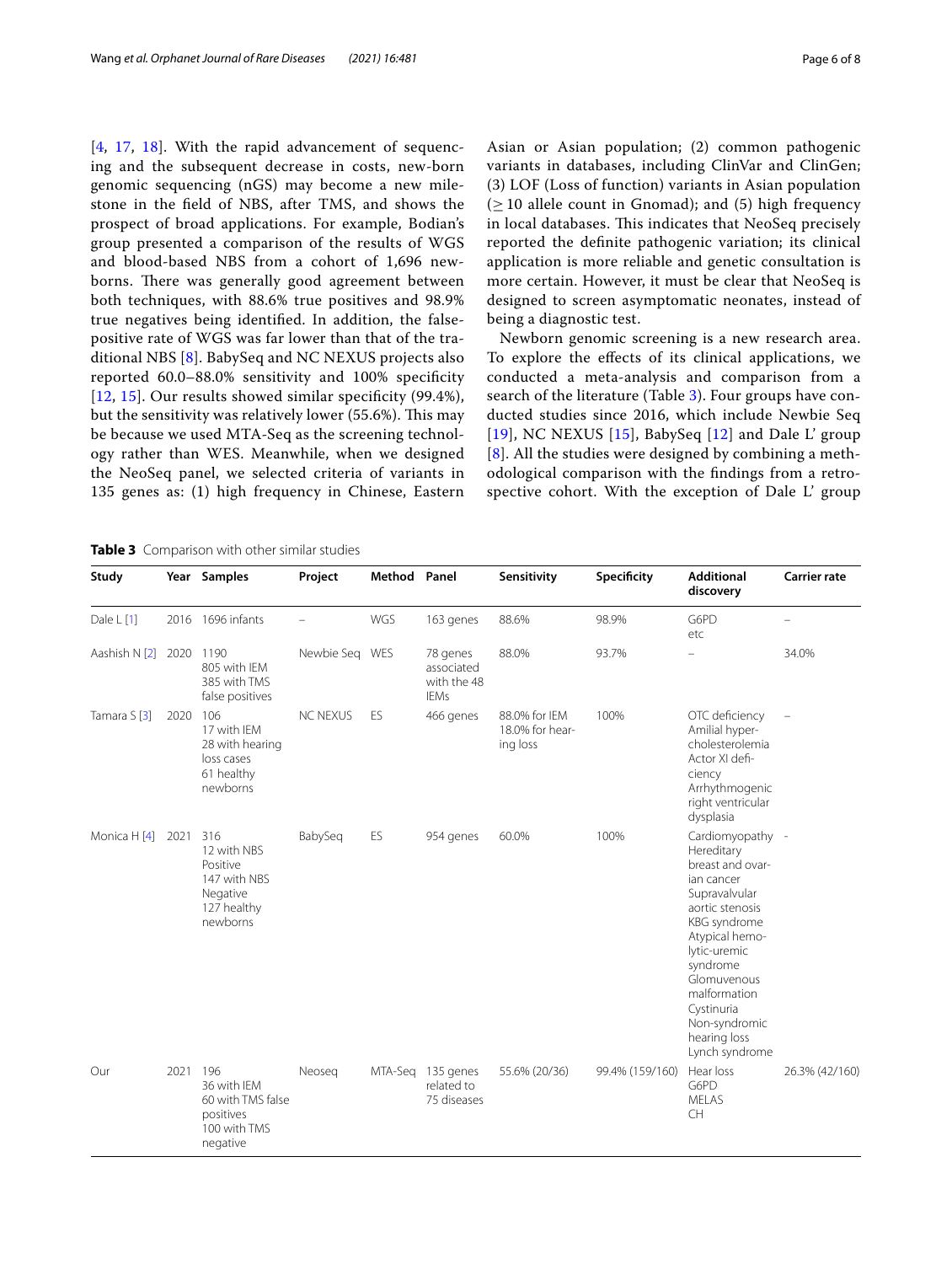(WGS) [[8\]](#page-7-7), the studies used the WES or ES technology. The sensitivity and specificity were 60.0–88.6% and 93.7–100%, respectively. Most studies have reported additional fndings beyond the traditional newborn screening. Instead of using WES, we adopted multiplex PCR amplicon sequencing (MTA-Seq) for a number of reasons such as ease of use, simple and standardized procedure, and cost efectiveness. Compared with that of the traditional TMS-NGS screening, the sensitivity of NeoSeq was 55.6% and specifcity was 99.4%. Due to diferent design concepts, there are some diferences of the number and variant of genes in TMS-NGS and NeoSeq panel. TMS-NGS is consided as a diagnostic technology, while NeoSeq is designed to population screening. In this study, there may generate a bias when evaluating the detection efficiency of NeoSeq by using the traditional tms-ngs as the standard. Furthermore, the results revealed some interesting additional fndings. Importantly, this method can signifcantly reduce the false-positive rate and the duration of reporting cycle (7–10 days).

It is yet unclear whether nGS can completely replace TMS-NGS. Current studies agreed that nGS could be used as an important supplement to common bloodbased NBS while not completely replacing it. Based on a population screening of 4.5 million infants, the NBSeq project [\[19](#page-7-17)] suggested that exome sequencing was not recommended as a frst-line method for NBS of IEM. However, it could be used as a secondary test after TMS screens. We support this suggestion. All the studies have shown that the sensitivity of nGS was approximately 55.6–88.6%, which means that some infant diseases diagnosed with traditional NBS may not be detected using nGS. Both complement each other in order to achieve the best efect. Notably, in the present study, fve out of eight ill infants missed by NeoSeq only had one pathogenic variant, while the other variant was of uncertain significance. These variants are not reported in NeoSeq for these reasons:  $(1)$  The variant is not included in the design due to technical limitations or a very low frequency in population database or literature. (2) The variant is of unknown signifcance. We are following these children closely. In fact, up to now, these children have no serious clinical manifestations and no special treatment. We just managed them as positive children and strengthened the health care in childhood. On the other hand, is it necessary to screen for these diseases in NBS? It is a scientifc problem worthy of discussion [\[20](#page-7-18)]. Many countries are constantly optimizing the disease spectrum detected by NBS [\[4](#page-7-3)].

It is certain that the advantages of nGS primarily include fewer false-positive results, accurate diagnosis and distinction of disorders, and more useful information for newborn life. Due to the high sensitivity of TMS, the high false-positive rate and low positive predictive value of TMS are always a problem, particularly for some special populations such as premature infants [\[21](#page-7-19)]. Additionally, the technique is easily afected by external interference  $[22]$  $[22]$ . The high false-positive rate will bring a large number of healthy infants to be excessively recalled, which will not only burden the medical service but also result in psychological burden to the parents [\[23](#page-7-21)]. Some researchers even began to question whether TMS should be used to expand NBS [\[24](#page-7-22)]. In the present study, three of 60 infants with TMS positive results might have the risk of disease. Therefore, as a supplementary method of TMS screening, nGS can efectively reduce the false-positive rate.

Currently, three methods are primarily used in newborn genomic sequencing: WGS, ES, or gene panel sequencing. However, there are still some doubts whether new-born WGS/WES should be used routinely in clinical applications  $[25]$  $[25]$ . They are difficult to popularize due to the complexity of project technology and cost involved. Therefore, they may be not suitable for screening projects. At the same time, they can provide a plethora of genetic information, which could bring great challenges to clinical genetic counselling and also involve a lot of ethical problems. NeoSeq, reported here, is based on multiplex PCR amplicon sequencing (MTA-Seq). This technology is considered a simple, customizable, and targeted sequencing method, which is conducive to the wide application of high-throughput sequencing, such as genome diagnosis, population genetic analysis and so on [[26\]](#page-7-24). Recently, the Yang group [\[27](#page-7-25)] applied it to screen genetic hearing loss variants in newborns, demonstrating 100% sensitivity and specifcity. We tried to use it to screen 75 kinds of inborn disorders. The results were quite satisfactory. At the same time, most of the experimental detection could be completed in one week, and the cost was only one ffth of that of WES.

In conclusion, NeoSeq is an economic genomic screening test for newborn screening. It can detect most inborn errors of metabolism, reduce the rate of false positive results, shorten the porting cycles, and reduce the screening cost. However, it is still necessary to further optimize the panel design and add more clinically relevant genomic variants to increase its sensitivity.

#### **Supplementary Information**

The online version contains supplementary material available at [https://doi.](https://doi.org/10.1186/s13023-021-02116-5) [org/10.1186/s13023-021-02116-5](https://doi.org/10.1186/s13023-021-02116-5).

<span id="page-6-0"></span>**Additional fle 1. Table S1.** The list of diseases and genes in Neoseq project. **Table S2.** Results of Neoseq in the infants with IEM after TMS screening.